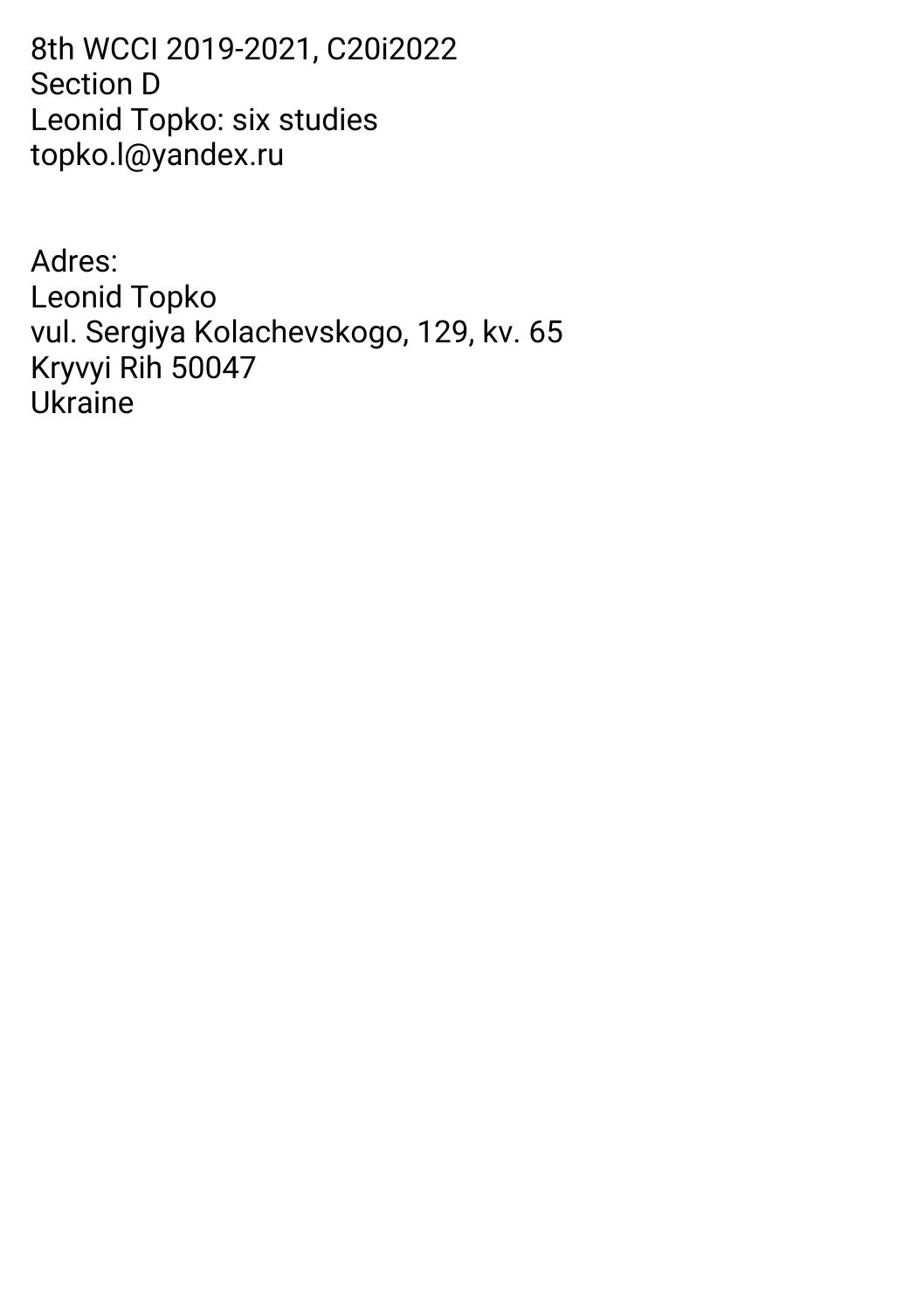### D1WCCI8 Leonid Topko Nº24 Publicado el 15/11/2019 10th International Internet Tournament UAPA-2019



N3B3/8/7B/8/2p5/p3K3/p1Pp4/3k4 Draw5+5=10

```
Section B.2.
wKe3,Na8,Be8,h6,Pc2/bKd1,Pa2,a3,c4,d2
1.Bg7!
(1.Bh5+? Kxc2 2.Bg7 c3-+)
1…c3
(1…Kc12.Bh5=)
2.Bxc3Kxc23.Ba1!!
(3.Be5?d1=S+!(3…d1=Q?4.Ba4+Kb15.Bxd1a1Q6.Bxa1=)
4.Kf3Sc3!(4…Sb2?5.Ke2a1Q6.Ba4+Kb17.Bb3=)
5.Bg6+Kb26.Sb6a1=Q7.Sa4+Kb3–+)
3...d1=Q 4.Ba4+ Kb1 5.Bxd1 Kxa1 6.Kd2!!
(6.5b6?Kb1!-\text{+}6.Bb3?Kb27.Bxa2Kxa28.Sb6Kb3!,-+)
6…Kb1
```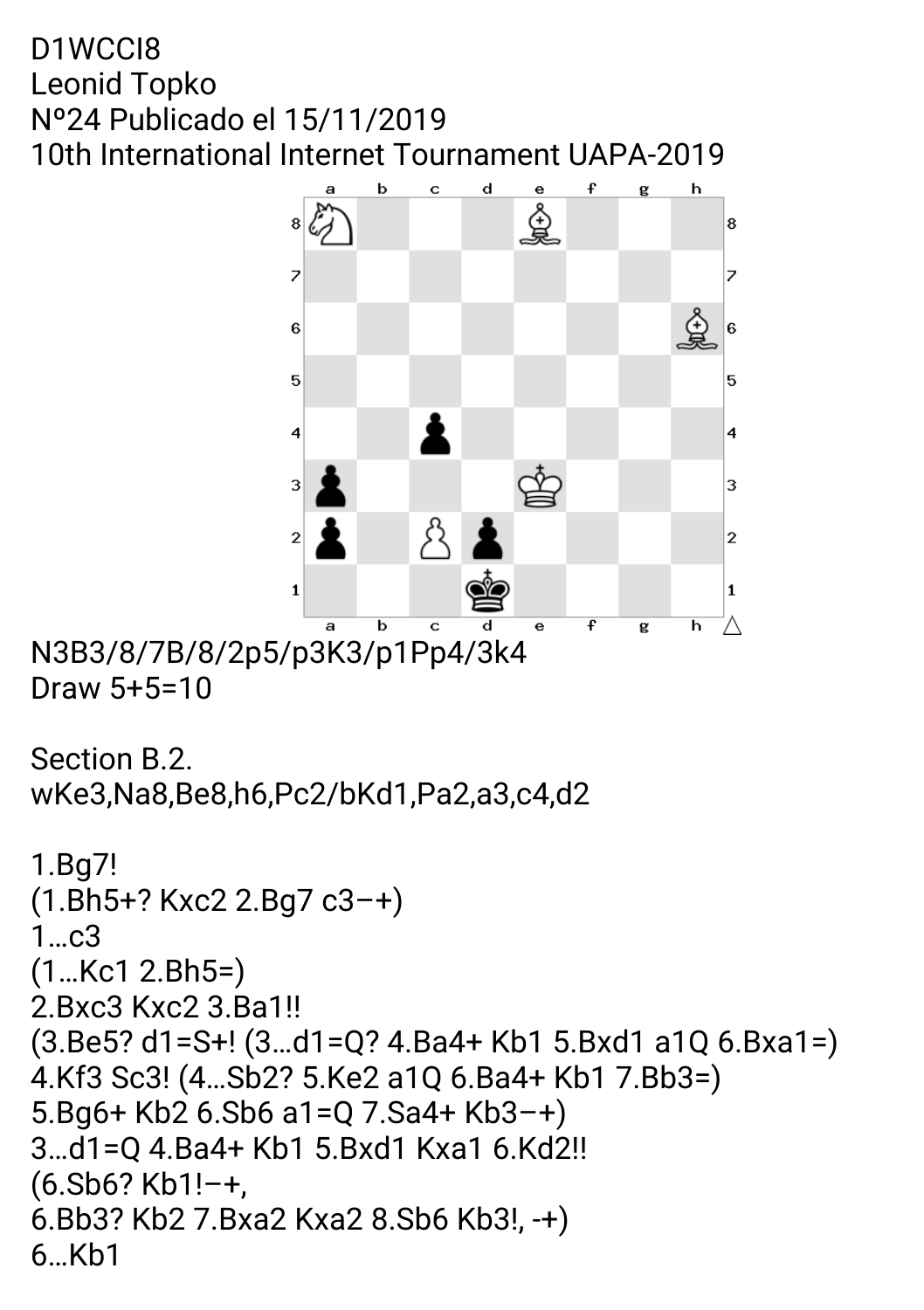```
(6...Kb2 7.Sb6 a1Q 8.Sa4+ Kb1 (8...Ka2 9.Sc3+=) 9.Bc2+ Ka2
10.Sc3+Kb211.Sa4+,=)
7.Bc2+!
(7.Sb6?a1Q8.Bc2+Ka2–+)
7…Kb28.Sb6a1=Q9.Sa4+Ka210.Sc3+Kb211.Sa4+!
(11.Sd1+?Qxd1+12.Kxd1a2,-+)
11…Ka212.Sc3+,=
```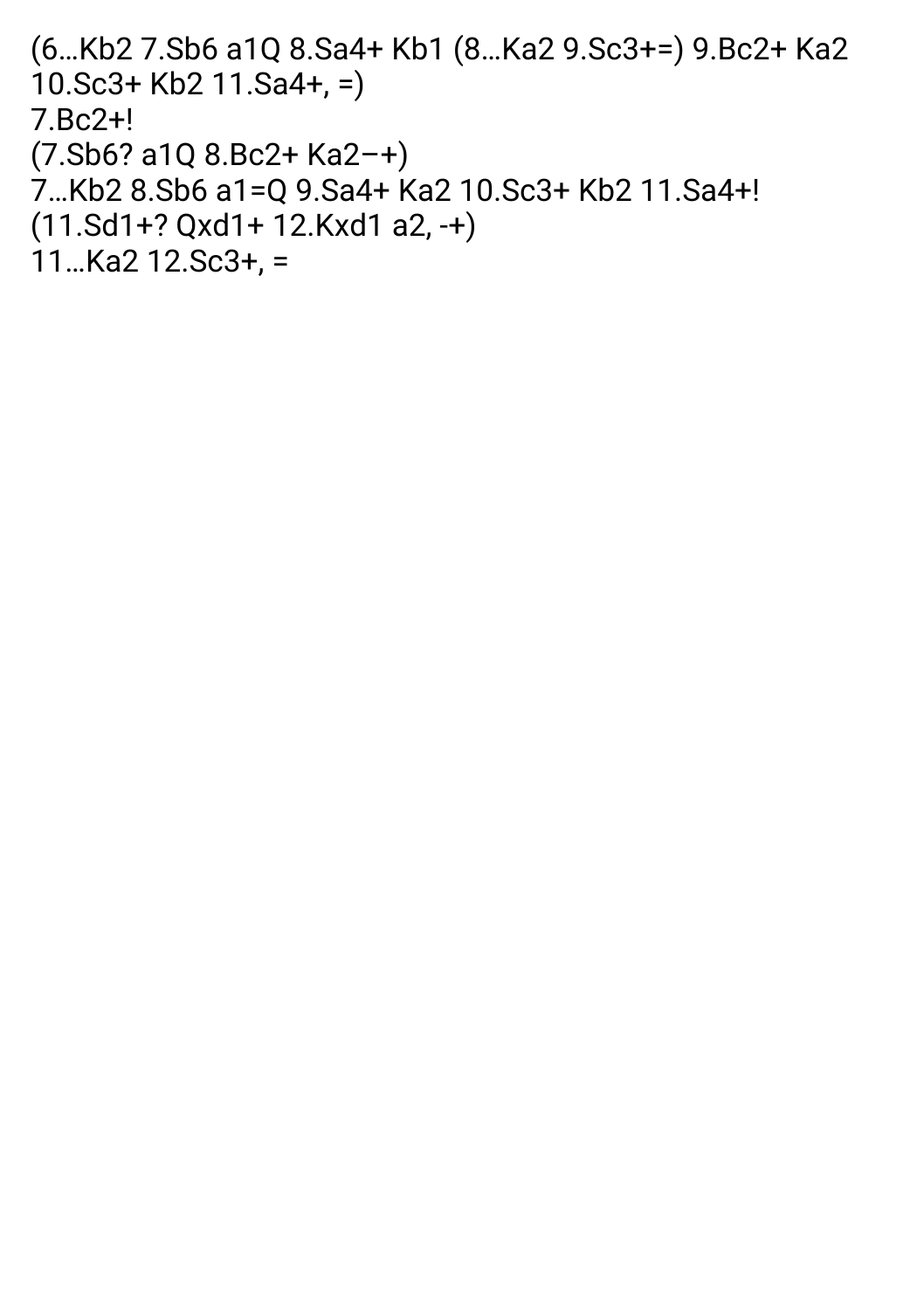### D2WCCI8 Leonid Topko Nº16 Publicado el 10/03/2020 11th International Internet Tournament UAPA-2020



8/2B5/6p1/4R2N/8/8/4K1p1/6qk Draw  $4+4=8$ 

```
Section B.2.
wKe2,Nh5,Bc7,Re5/bKh1,Qg1,Pg2,g6
```

```
1.Sg3+Kh22.Rh5+!
(2.Rg5?Kh33.Se4Qf1–+
2.Se4? Qf1+ 3.Kd2 Qf4-+)
2…gxh53.Se4+Kh14.Sg3+!
(4.Sf2+?Qxf2+5.Kxf2g1=Q–+)
4...Kh2! the first phase of the decision is over 5.Se4+ Kh3 the
second phase of the decision 6.Sf2+! (6.Sg5+? Kg4!-+)
6...Kh4 7.Bd8+ Kg3 8.Bc7+ Kh4 9.Bd8+ positional draw
The sketch presents the Kriyiyi Rig Theme-syntesis of the
theme of a multiphase sketch an the
theme of changing the game plan. Article of the author in
Problemist of Ukraine Nº1 2015.
```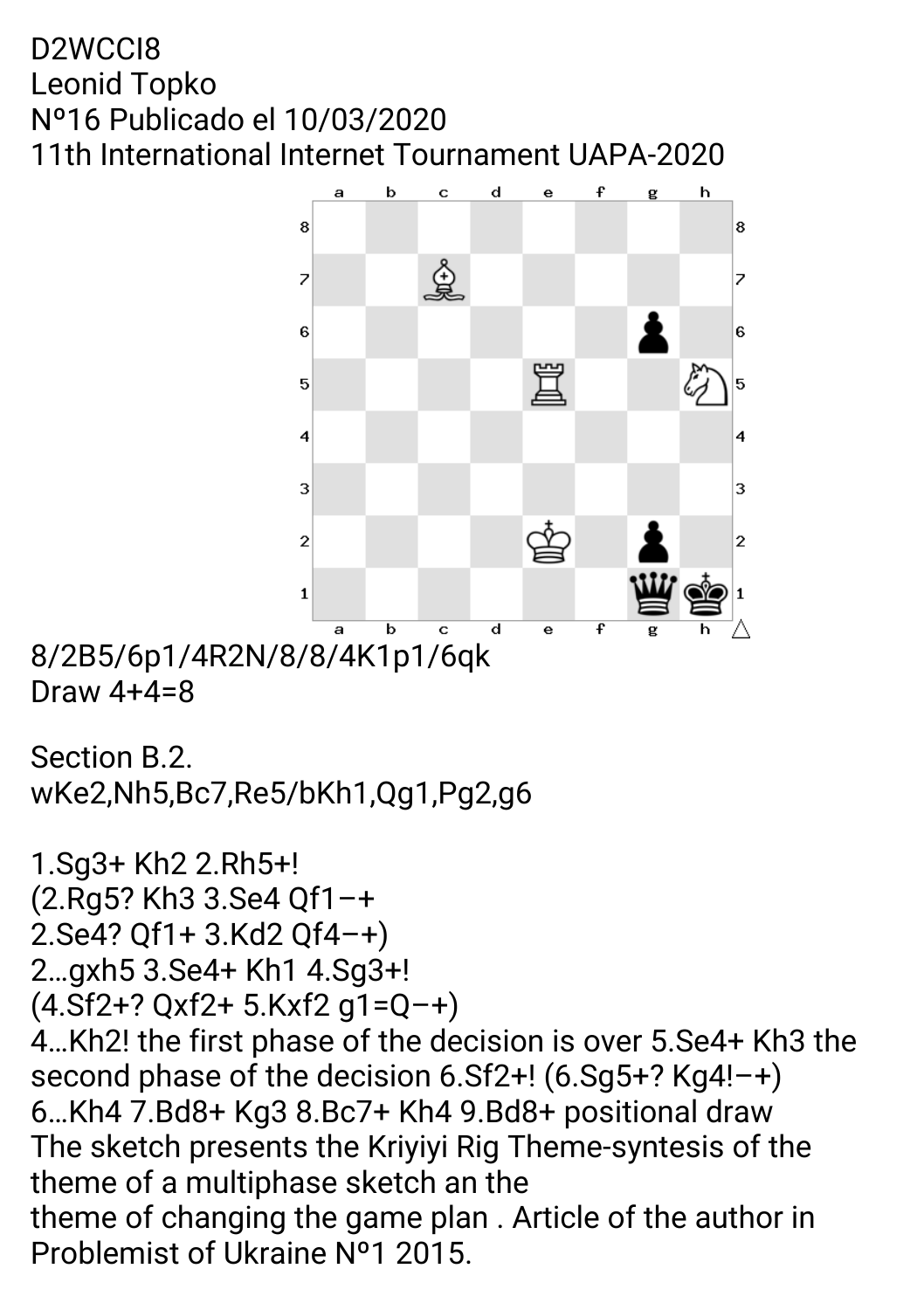D3WCCI8 Leonid Topko

Nº16 Publicado el 29/05/2020

12th International Internet Tournament UAPA-2020-MT110 Francisco Benko



1B6/R7/2b4q/3r2k1/8/3R3n/2p3K1/7Q Draw5+6=11

```
Section B.2.
wKg2,Qh1,Bb8,Ra7,d3/bKg5,Qh6,Nh3,Bc6,Rd5,Pc2
```

```
1.Qc1+! Kg6 2.Qxh6+
(2.Qxc2?Rc5+!3.Kf1Rxc24.Rd6+Kh55.Rxh6+Kxh6–+)
2…Kxh63.Rxh3+Rh5+(3…Kg64.Bf4=)
4.Kg3(4.Kh2?c1=Q!–+)4…Rxh3+5.Kxh3!
(5.Kq4? Rh4+6.Kxh4 c1=Q-+)5…c1=Q
The first phase of the decision is over. White's plan to prevent
the c2 pennies from turning
(Black's plan) seemed to fail, but White's counter-plan
aggravates the game.
```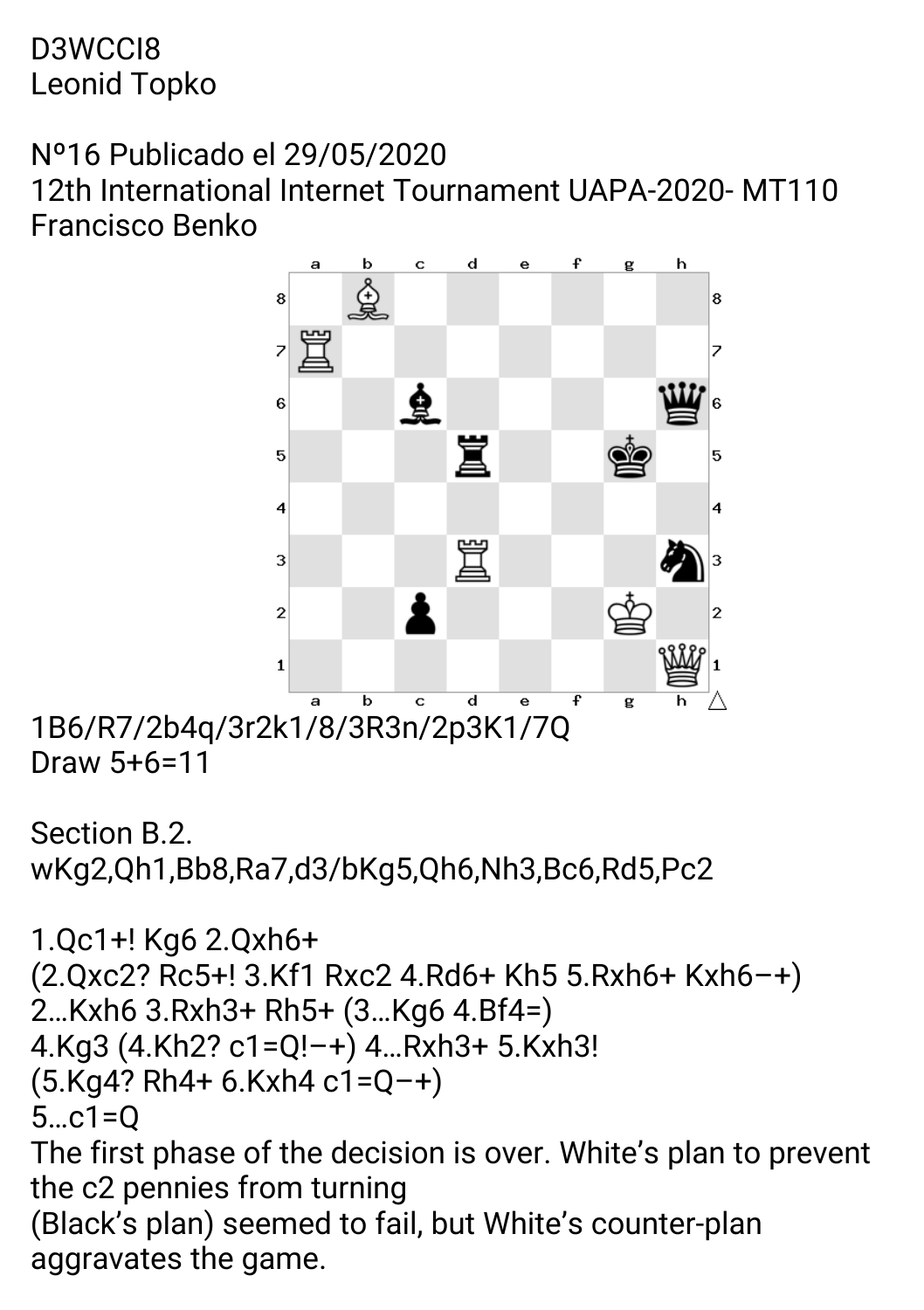6. Bf4+!! Pointe! The beginning of the second phase of the decision 6.. Qxf4 7.Rh7+ Kg5 8.Rg7+ Kh6 9.Rh7+ (9.Rg6+? Kh5-+) 9.Kg6 10.Rg7+ positional draw or 10.Kf6 11.Rf7+ Kxf7= stalemate

Ukrainian theme in a complex synthesis of topics and ideas. Article of the author in the «Problemist of Ukraine No.2-2016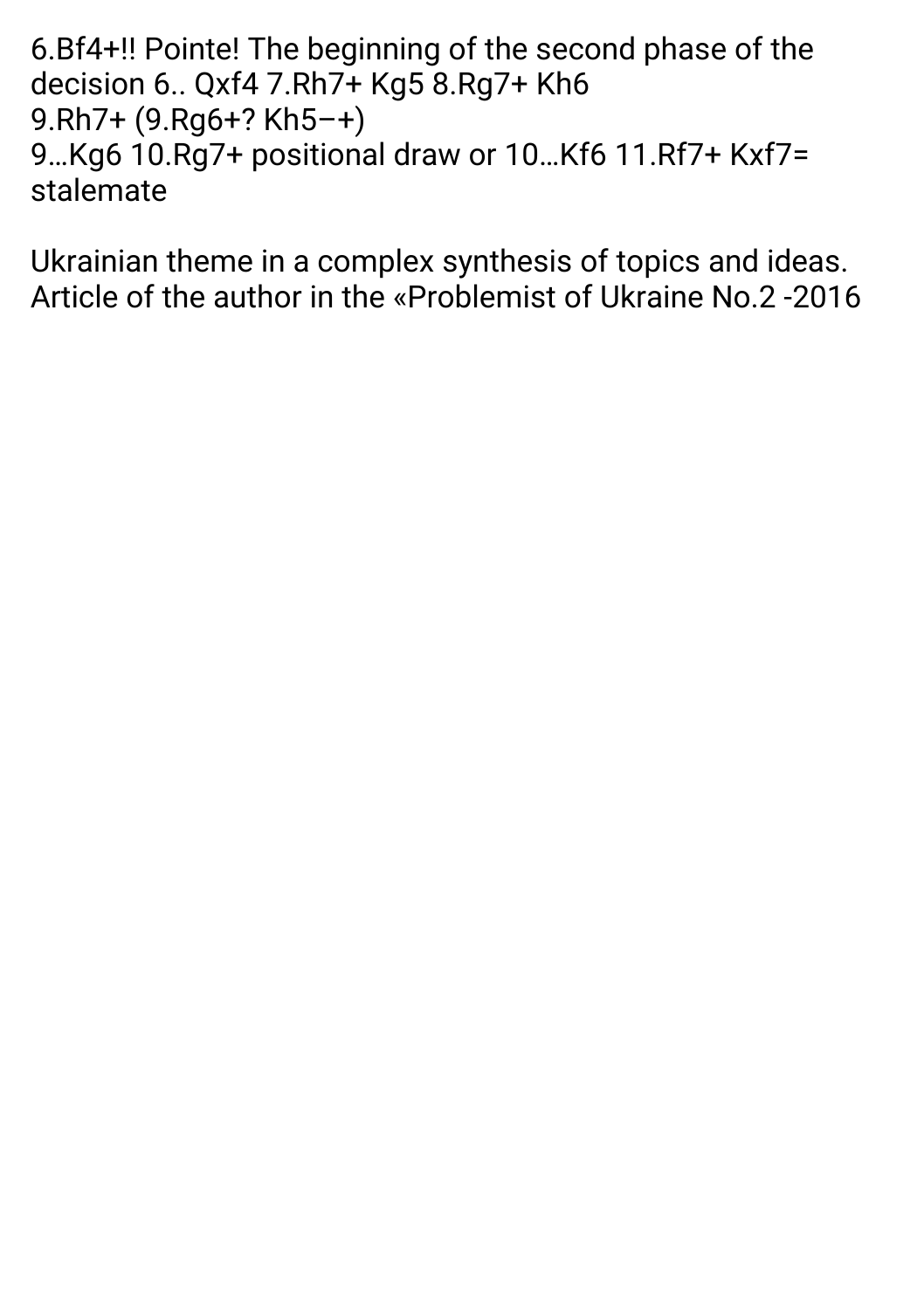### D4WCCI8 Leonid Topko Nº21 Publicado el 03/08/2021 15th International Internet Tournament UAPA-2021



4N3/3n4/7q/1B3K2/R1N4k/6p1/6pp/2r2R2 Draw6+7=13

```
Section B.2.
wKf5,Nc4,e8,Bb5,Ra4,f1/bKh4,Qh6,Nd7,Rc1,Pg2,g3,h2
```
1.Se3+Rc4 (1…Kh32.Bxd7Rc73.Sxc7Qg74.Rff4Qxd7+5.Se6Qh7+ 6.Kg5Qg8+7.Kf6Qh8+8.Kg6=) 2.Rxc4+Kh53.Rh4+! (3.Sg7+?Qxg74.Rh4+Kxh45.Sxg2+Kh56.Be2+Kh6–+ themed mock game) 3…Kxh44.Sxg2+Kh35.Sf4+Qxf4+6.Kxf4g27.Rf3+Kh4 8.Rh3+!! (8.Sg7?g1=Q(8…h1=Q?9.Sf5+Kh510.Sg3+Kg611.Sxh1 gxh1=Q12.Bxd7=)9.Sf5+Kh510.Rh3+Kg6 11.Rh6+Kf712.Bxd7h1Q–+) 8…Kxh39.Bxd7+Kh410.Sg7!(10.Sd6?Kh5!11.Sf5Kg6–+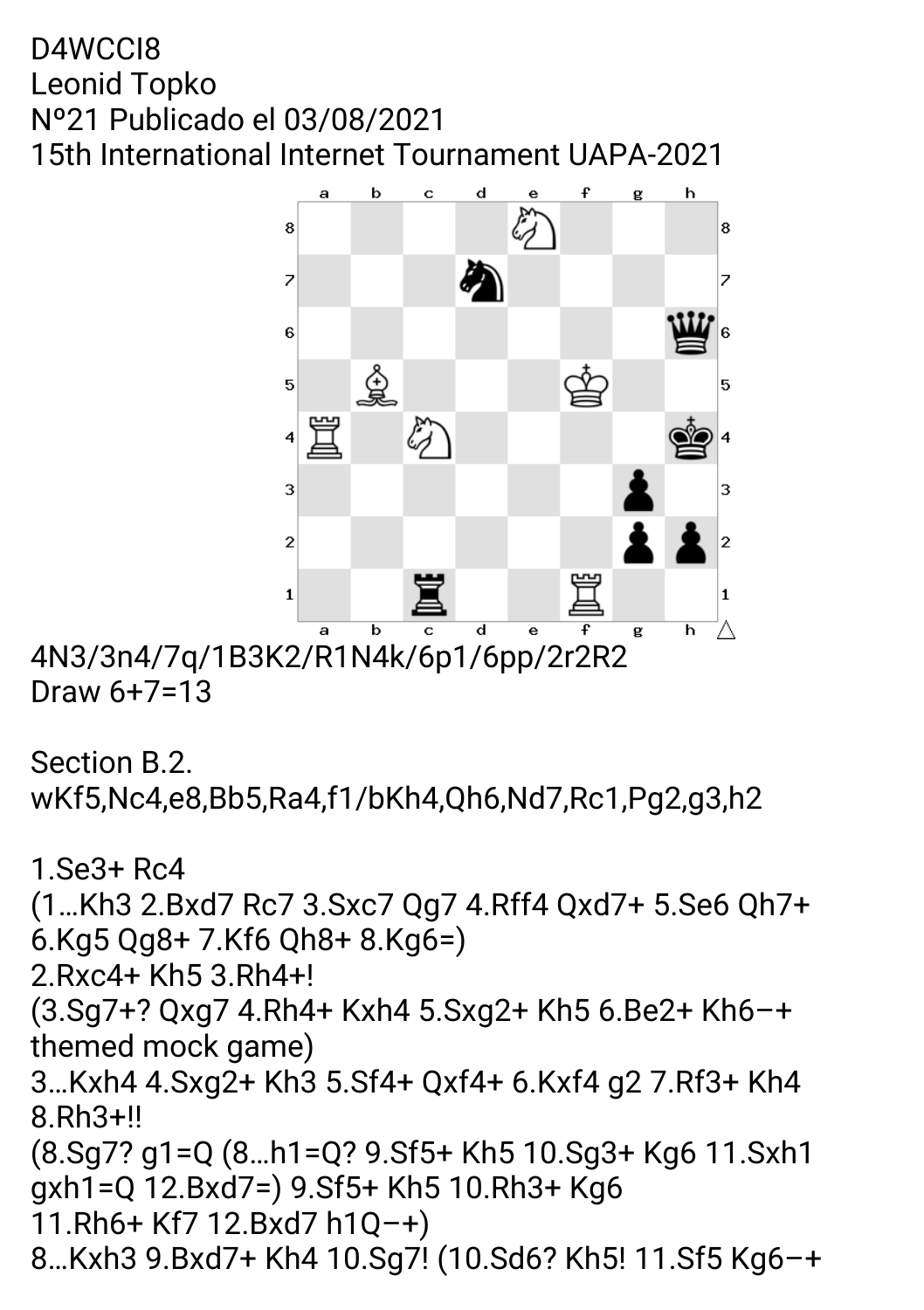false play)  $10...h1=0$ (10…g1=Q11.Sf5+Kh312.Se3+Kh413.Sf5+Kh314.Se3+= draw by perpetual check) 11.Sf5+Kh312.Sd4+Kh4(12...Kh2??13.Sf3#) 13.Sf5+Kh3(13…Kh5??14.Be8#) 14. Sd4+ Kh4 15. Sf5+= draw with perpetual check

The etude presents the Russian theme  $-$  a synthesis of the theme of the change of a multiphase etude and the Ukrainian theme Article by the author in «Problemist of Ukraine» No. 1 2019.

White in both phases of the decision makes correct and incorrect sacrifices of two pairs of his pieces = logical study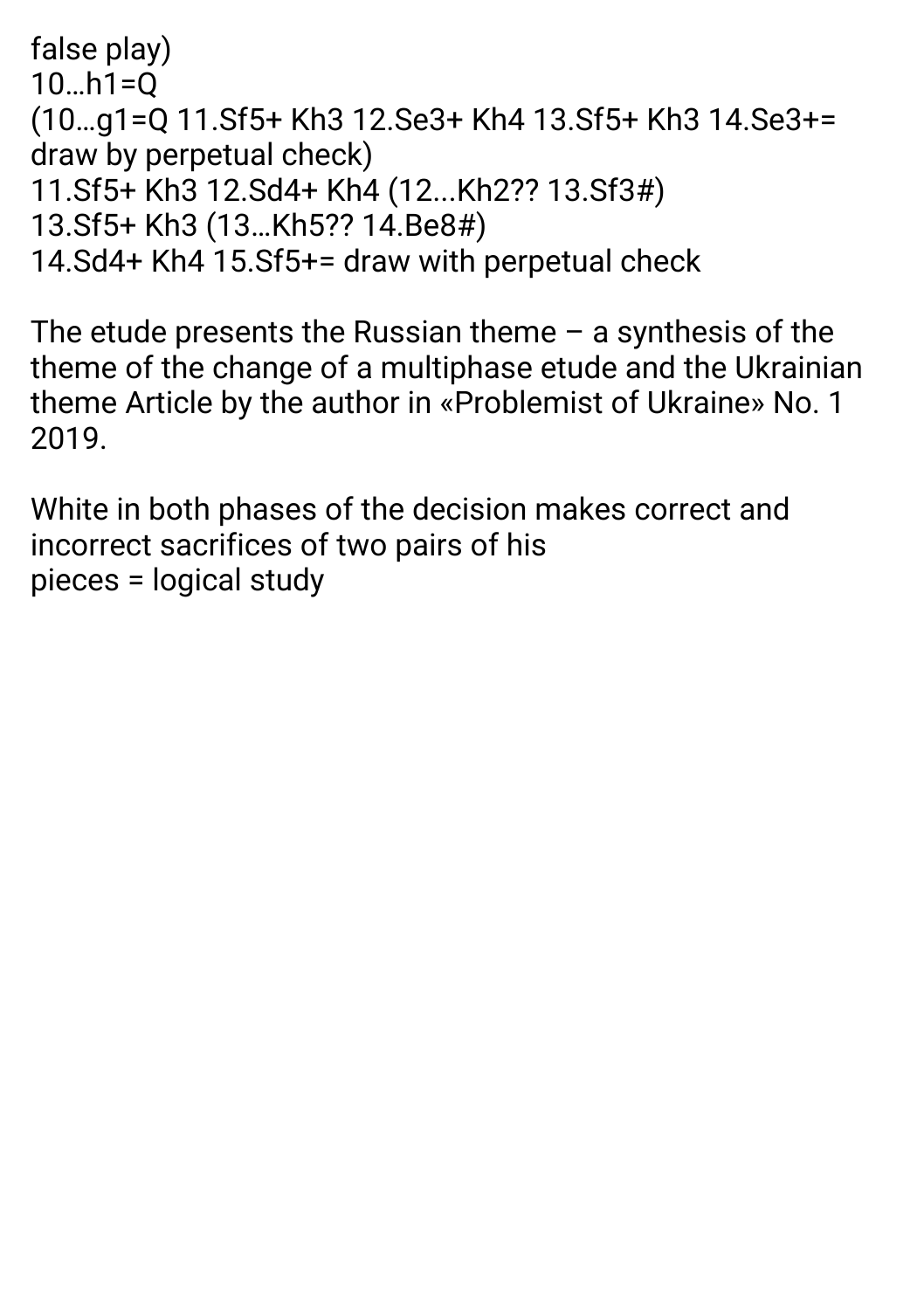## D5WCCI8 Leonid Topko

# D<sub>16</sub> Shakhmatnava Kompozicia 153 2020



4bR2/3N4/8/8/5P2/3p1P1K/7p/6Nk Draw  $6+4=10$ 

### $1$ . Se $2$  B: d $7$

```
(1...de 2.R:e8 Kg1 3.R:e2 h1=0+ 4.Kg3 Kf1 5.Rf2+. =)
2. Kg3 d:e2 3. Kf2 e1=Q+4. K:e1 (Закончилась первая фаза
решения в которой черные вынуждены применить
корректировку расположения белого короля.)
4...Ka2 5.Ra8+!
```
(Пуанта! Началась вторая фаза решения 5.Rh8? Bh3 6.Rg8+, в надежде на 6... Вд4, но 6... К: f3!, -+ тематическая ложная игра.)

```
5...Bq4! 6.R:q4+ Kh3 7.Kf2! (7.Rq5? h1=Q
```

```
8. Kf2 Qh2+, -+ тематическая ложная игра.)
```

```
7.h1=Q 8.Rg3+!
```
Пуанта! Теперь белые вынуждены корректировать расположение короля противника.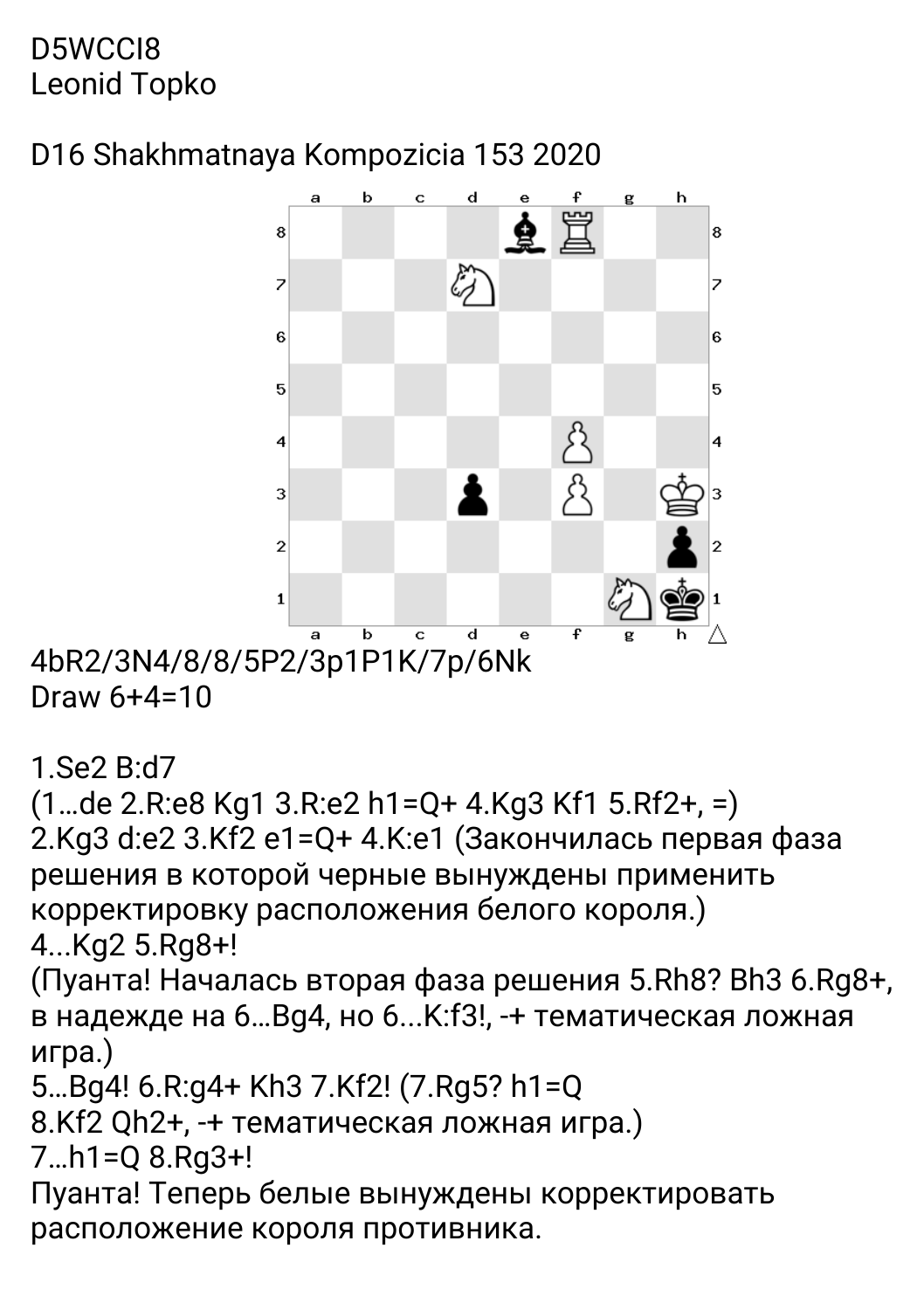8…Kh49.Rg1!

корректировка расположения ферзя черных.

9…Qh2+10.Rg2Qh311.Rg8/g7!Qh2+12.Rg2Qh113.Rg1!Qh3 14.Rg8/g7!= позиционная ничья с вечной корректировкой расположения ферзя черных.

ВэтюдепредставленаУкраинскаятема–см.статью автора в «Проблемисте Украины», № 2, 2016 г. (комментарийавтора).